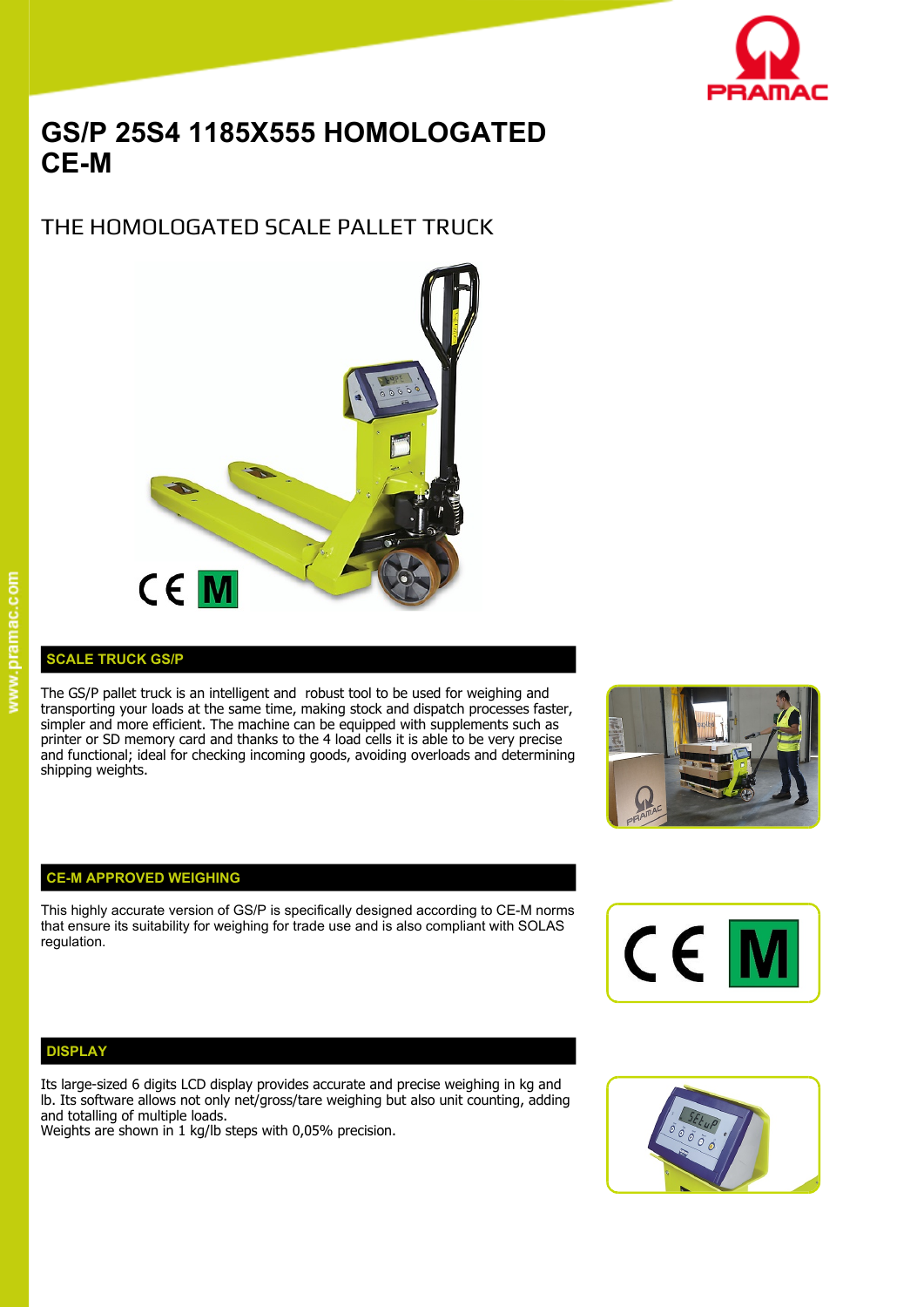#### **FRAME STRUCTURE**

**CONFIGURATION** 

**STANDARD**:

**OPTIONAL**:

Rubber steering wheels

The structure is designed with a double frame consisting of a lower fork on which stands a counter fork. Both forks house two load cells allowing a uniform load distribution, and keeping high weighing accuracy even in case of collision and unbalanced load.

## **BATTERY and BATTERY CHARGER**

The GS/P is supplied complete with rechargeable battery and charger. The battery module provides 50 hours autonomy.

**PRINTER / MEMORY CARD SD (Supplement , only available at time of order)**

Nylon polyurethane steering wheels and polyurethane rollers

As supplement, the machine can be equipped with a built-in printer, able to print gross, tare and net weights (kg or lb), date, quantity of pieces on the scale.

It may also be enriched with another supplement, the SD memory card, allowing you to store weighing data in a text file, for archiving and processing via PC.



 $0000$ 







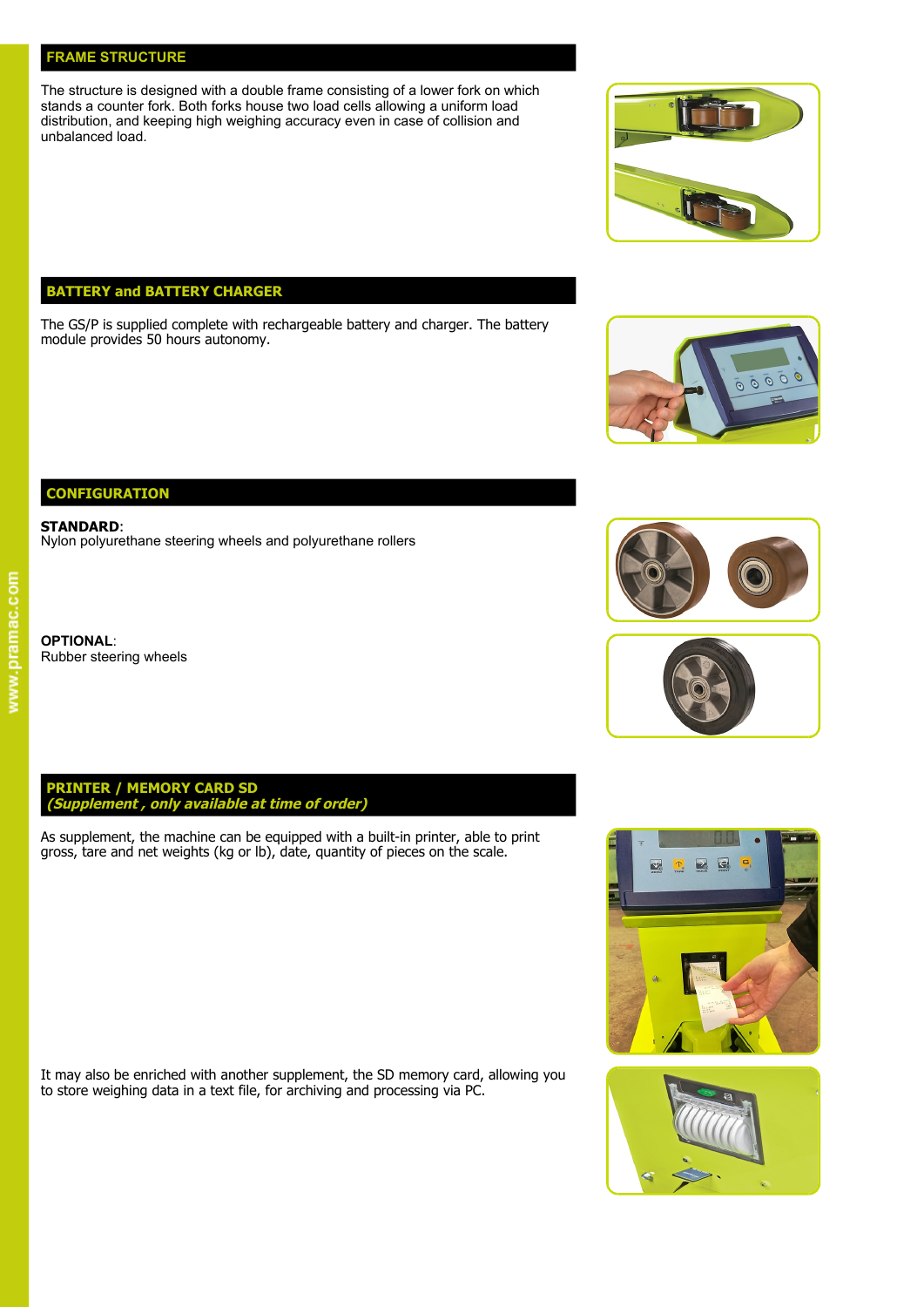| <b>Description</b>         |   |    |            |
|----------------------------|---|----|------------|
| 1.1 Manufacturer           |   |    | LIFTER     |
| 1.3 Drive                  |   |    | Manual     |
| 1.4 Operator type          |   |    | Pedestrian |
| 1.5 Load capacity          | Q | Кg | 2500       |
| 1.6 Load centre distance   | с | mm | 600        |
| 1.8 Load axle to end forks | x | mm | 975        |
| 1.9 Wheel base             | v | mm | 1250       |

| <b>Weights</b>                        |    |      |
|---------------------------------------|----|------|
| 2.1 Service weight (battery included) | Κg | 117  |
| 2.2 Axle load, laden rear             | Kg | 1836 |
| 2.2 Axle load, laden front            | Кg | 781  |
| 2.3 Axle load, unladen front          | Κq |      |
| 2.3 Axle load, unladen rear           | Κq | 46   |

| <b>Tyres/Chassis</b>                          |            |    |                          |
|-----------------------------------------------|------------|----|--------------------------|
| 3.1 Tyres: front wheels                       |            |    | POLY.I./<br><b>NYLON</b> |
| 3.1 Tyres: rear wheels                        |            |    | POLY.I.                  |
| 3.2 Tyre size: Steering wheels - Width        |            | mm | 55                       |
| 3.2 Tyre size: Steering wheels - Diameter     |            | mm | 200                      |
| 3.3 Tyre size: Load rollers - Diameter        |            | mm | 82                       |
| 3.3 Tyre size: Load rollers - Width           |            | mm | 60                       |
| 3.5 Tyre size: rear wheels - Q.ty (X=driven)  |            | nr | 4                        |
| 3.5 Tyre size: front wheels - Q.ty (X=driven) |            | nr | 2                        |
| 3.5 Rear balancing axle                       |            |    | No.                      |
| 3.6 Tread, front                              | <b>b10</b> | mm | 155                      |
| 3.7 Tread, rear                               | b11        | mm | 375                      |
|                                               |            |    |                          |

| <b>Dimensions</b>                          |                |    |      |
|--------------------------------------------|----------------|----|------|
| 4.4 Lift height                            | h3             | mm | 115  |
| 4.9 Height of tiller in drive position min | h14            | mm | 690  |
| 4.9 Height of tiller in drive position max | h14            | mm | 1160 |
| 4.15 Height, lowered                       | h13            | mm | 90   |
| 4.19 Overall lenght                        | 11             | mm | 1596 |
| 4.20 Lenght to face of forks               | $\mathsf{I2}$  | mm | 411  |
| 4.21 Overall width                         | b1             | mm | 555  |
| 4.22 Fork dimensions - Thickness           | s              | mm | 60   |
| 4.22 Fork dimensions - Width               | e              | mm | 180  |
| 4.22 Fork dimensions - Lenght              |                | mm | 1185 |
| 4.25 Distance between fork arms            | b5             | mm | 555  |
| 4.32 Ground clearance, centre of wheelbase | m <sub>2</sub> | mm | 30   |
| 4.34 Aisle width                           | Ast            | mm | 1851 |
| 4.35 Turning radius                        | Wa             | mm | 1426 |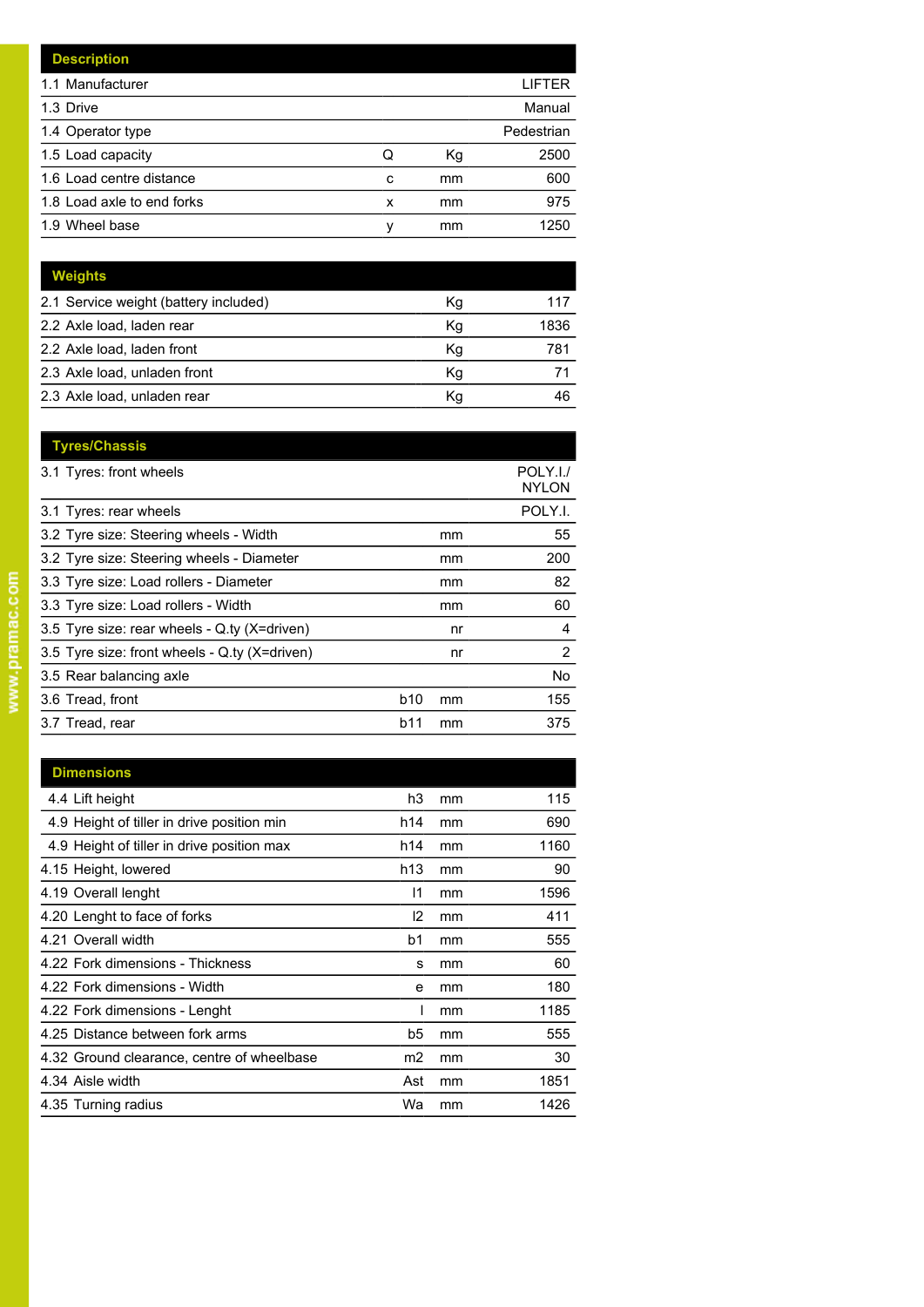| <b>Performance data</b>    |         |      |
|----------------------------|---------|------|
| 5.2 Lifting speed laden    | strokes | 13   |
| 5.2 Lifting speed unladen  | strokes | 13   |
| 5.3 Lowering speed laden   | m/s     | 0.05 |
| 5.3 Lowering speed unladen | m/s     | 0.02 |

| <b>Scale</b>          |      |             |
|-----------------------|------|-------------|
| Type                  |      | DFW 06 XPCA |
| <b>Digits</b>         | Q.py | 6           |
| Digit height          | mm   | 25          |
| Kilograms             |      | <b>Yes</b>  |
| Lbs                   |      | Yes         |
| Tare                  |      | Yes         |
| Auto-off              |      | Yes         |
| Totalization          |      | Yes         |
| Counting              |      | Yes         |
| Operating time        | h    | 50          |
| Accuracy              | %    | 0.05        |
| Shear-beam load cells | Q.py | 4           |
| Division              | Kg   | 1           |
| 6.4 Battery voltage   | V    | 6           |
| 6.4 Battery capacity  | Ah   | 4           |